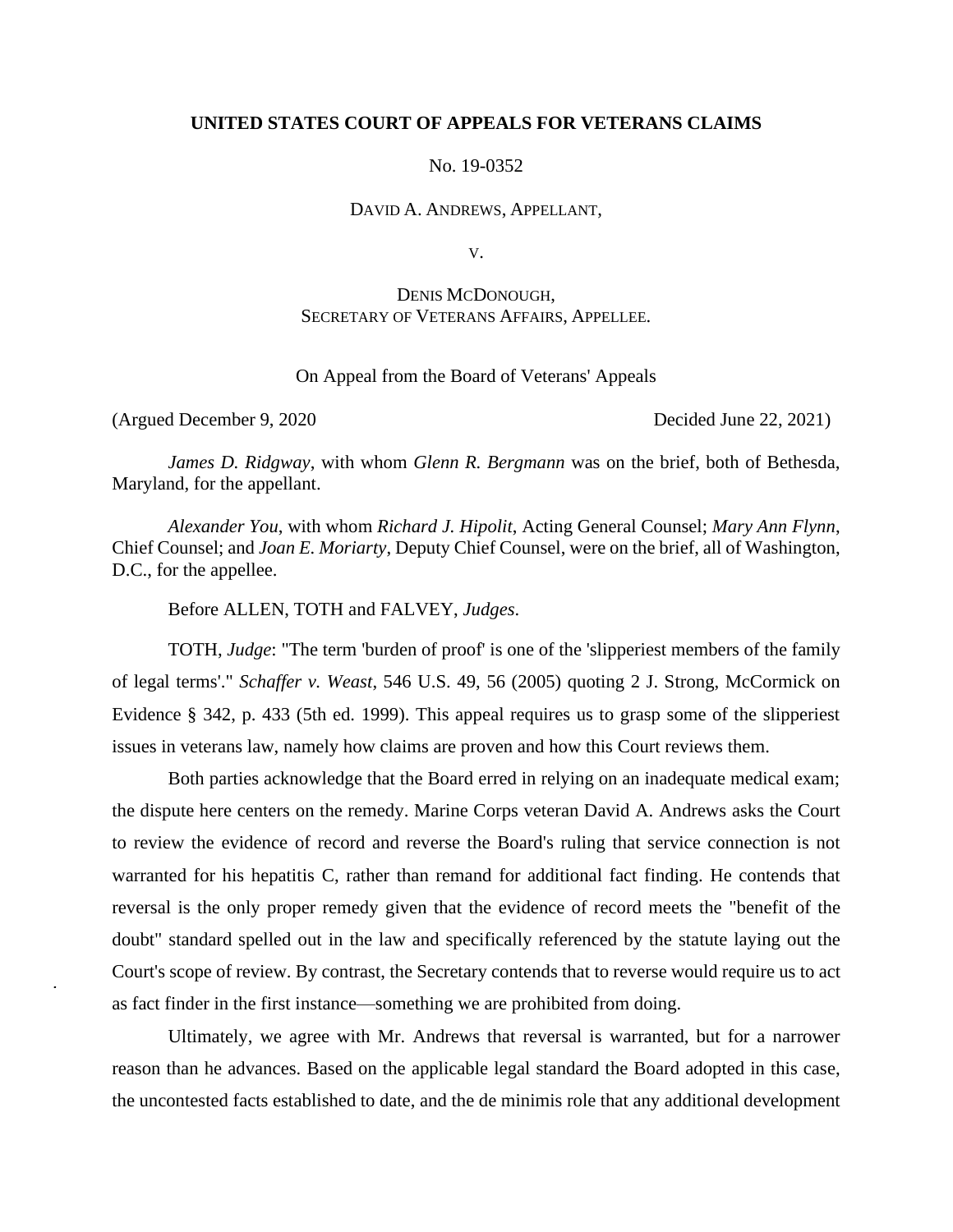could have on the claim, the Court reverses the Board decision denying service connection as to the hepatitis C and remands for VA to assign an appropriate rating and effective date.

### **I. BACKGROUND**

David Andrews served in the Marine Corps from 1976 until 1979. In February 2010, he sought service connection for hepatitis C, which he claimed resulted from his exposure to various risk factors he experienced while in service, including air gun immunization, dental work, and sexually transmitted disease (STD). He also sought service connection for a liver disability; we need not discuss it separately, however, as the parties agree that it is "inextricably intertwined" with the hepatitis claim.

Over the course of development, Mr. Andrews submitted various forms of evidence to support his claim, including:

- A statement in which he attributes his hepatitis C to the "battery of shots with air guns and reusable syringes" that he received during service and avers that he never got a tattoo, used drugs, or received a blood transfusion (R. at 588);
- Evidence indicating that he was diagnosed with gonorrhea while in service (R. at 33);
- Private treatment records dating from 1999 to 2010 reflecting treatment for hepatitis C (R. at 601-72);
- Photocopies of various pages from his Marine Corps yearbook, including his headshot, photos of marines receiving air gun immunizations, and photos of marines receiving dental treatment (R. at 280-83; 666-72);
- Post-service statements from friends attesting to his declining health (R. at 284-89);
- Various Board decisions in other cases granting service connection for hepatitis C as related to air gun immunizations (R. at 290-96); and
- Materials culled from the Internet related to VA's handling of hepatitis C and related claims (R. at 297-347, 351-81).

VA obtained a medical examination in 2010 in which the examiner opined that the cause of Mr. Andrews hepatitis C was "unknown" but was not related to his in-service immunizations because "air gun injections are not a risk factor" for the condition. R. at 490-91. The regional office denied his claim in December 2010.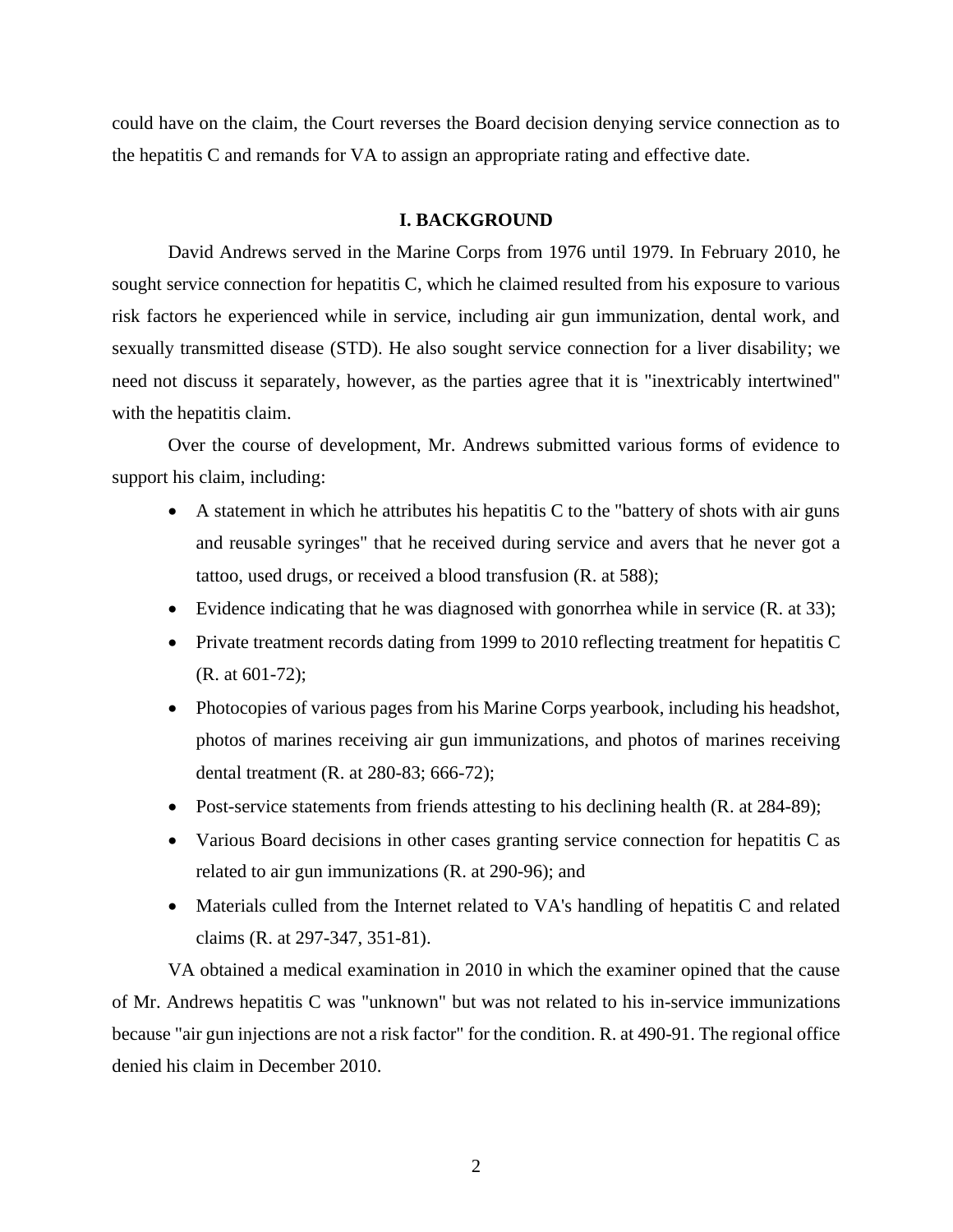Mr. Andrews appealed this decision, and the Board remanded the hepatitis C claim in 2017 to obtain a new etiology opinion on the grounds that the first VA medical examiner failed to consider Mr. Andrews's treatment for STD while in service. In remanding, the Board cited VA's *Adjudication Procedures Manual* (M21-1), which identifies "[h]igh risk sexual activity" as "a risk factor for hepatitis C." R. at 66.

Mr. Andrews was examined in September 2017 by the same examiner who produced the 2010 etiology opinion. The examiner confirmed diagnoses of hepatitis C and cirrhosis of the liver. Once again, the examiner opined that Mr. Andrews's hepatitis C was less likely than not related to service as there was "no new information" showing a link to service. Specifically, the examiner noted that Mr. Andrews was exposed to air gun immunizations in service but there was "no direct correlation with hepatitis C." R. at 48. Additionally, the examiner noted that Mr. Andrews had gonorrhea in service but that this condition is "not a known etiology for liver disease." *Id.* Finally, the examiner stated that, although Mr. Andrews had dental work in service, there was no evidence of blood transfusion or contact with blood from medical personnel.

In the 2018 decision under review, the Board denied disability compensation. Citing the M21-1, the Board observed that "[t]here are recognized risk factors for contracting hepatitis C." R. at 5-6. It also noted that Mr. Andrews competently reported experiencing some of these risk factors in service—namely, air gun injections and non-sterile dental work. However, the Board placed "great probative weight" on the September 2017 opinion for its consideration of "pertinent evidence" and its "clear conclusions and supporting data." R. at 7. By contrast, the Board discounted the evidence submitted by Mr. Andrews as falling short of the "requisite level of certainty needed to be considered probative evidence" insofar as it failed to address the etiological relationship between hepatitis C and air gun use and failed to show that unsterilized dental instruments were used in service. R. at 9. The Board mentioned the veteran's in-service STD only to the extent of recognizing the examiner's opinion that gonorrhea did not give rise to hepatitis C. And it noted the veteran's averment that there were no hepatitis C risk factors outside of service. R. at 6.

Mr. Andrews appealed to this Court, contending not only that the 2017 medical opinion was inadequate but also that the Board erred in denying service connection as the evidence of record was sufficient to establish service connection for hepatitis C. For his part, the Secretary concedes that both the 2010 and 2017 opinions are inadequate insofar as they fail to address certain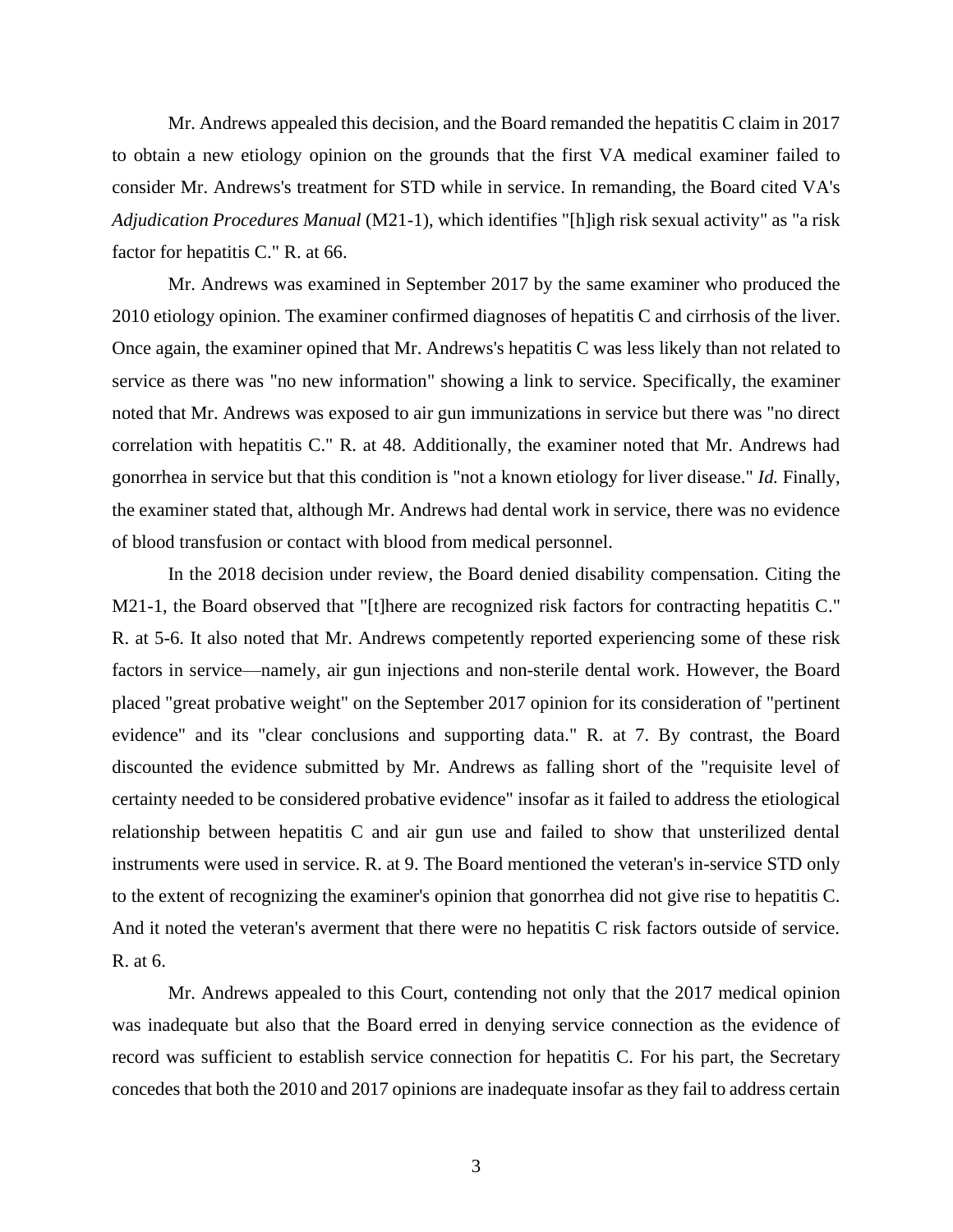theories of entitlement. The dispute here thus centers on an appropriate remedy. The Secretary asks us to remand for another etiology opinion, while Mr. Andrews urges us to reverse, arguing that the lay and medical evidence already of record satisfies the "modest threshold" for granting service connection by establishing that a current condition is at least as likely as not related to service. Appellant's Br. at 14. That is, since the favorable and unfavorable evidence stands in equipoise or is at least in approximate balance, the veteran believes that he should get the statutory "benefit of the doubt" and that the essential evidentiary tie should be resolved in his favor. In opposition, the Secretary contends that the Court cannot apply the benefit of the doubt doctrine in the first instance because to do so would exceed our statutory authority and amount to initial appellate fact finding.

#### **II. ANALYSIS**

#### A.

Mr. Andrews's argument for reversal calls for a brief review of when that remedy is warranted and when it's not. He contends that, although this Court has long recognized its authority to reverse clearly erroneous Board findings, it has consistently neglected to do so because "it is not necessarily obvious what this means in practice." *Id.* at 14. He then sketches out how he thinks a reversal standard ought to operate in a service-connection context: A veteran is entitled to reversal wherever the totality of lay and medical evidence reaches the "modest threshold" of the "approximate balance" spelled out in 38 U.S.C. § 5107(b), even if there may be some evidence against the claim or even some substantial uncertainty as to whether the condition is actually related to service. *Id*. Per Mr. Andrews, this is the most natural reading of 38 U.S.C. § 7261(b)(1), which expressly incorporates the "benefit of the doubt" (or "approximate balance") standard into the Court's scope of review, instructing us to "take due account of the Secretary's application of section 5107(b)." Thus, he contends that reversal is appropriate because the "only permissible view of the evidence is that it weighs in favor of granting the claim regardless of whether it is possible to decide which of the three in-service risk factors"—dental work, inoculations, or STD—"was the cause of the infection." *Id*.

We readily acknowledge Mr. Andrews's point that, while the Court's authority to reverse Board findings is firmly established, it's not entirely clear what this means in practice. To be sure, we have generally established that remand is proper "where the Board has incorrectly applied the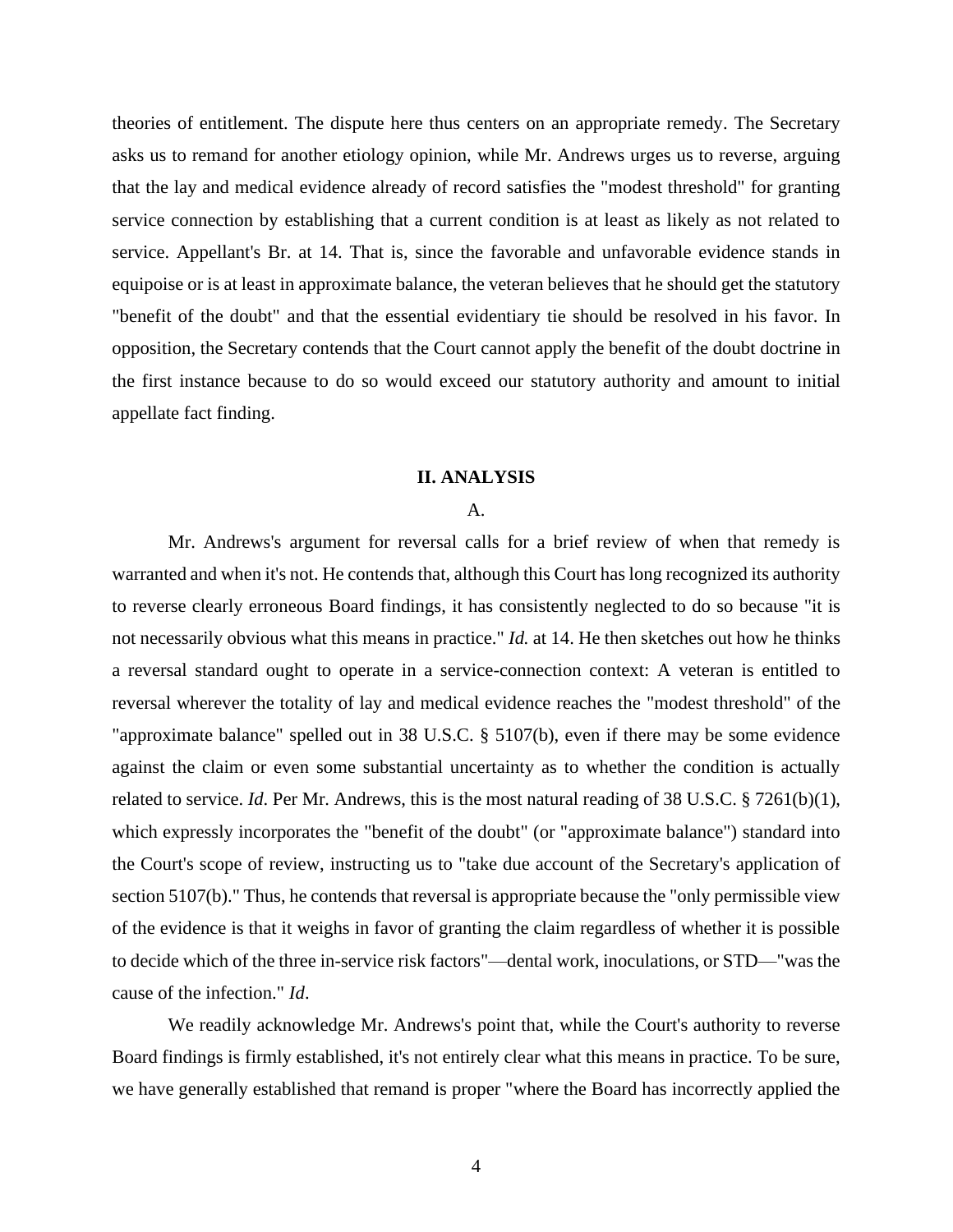law" or "failed to provide an adequate statement of reasons or bases for its determinations, or where the record is otherwise inadequate." *Tucker v. West*, 11 Vet.App. 369, 374 (1998). Whereas reversal is warranted when, despite some evidentiary support, this Court "'is left with the definite and firm conviction that'," based on the entirety of the evidence, the Board has made a mistake. *Gilbert v. Derwinski*, 1 Vet.App. 49, 52 (1990) (quoting *United States v. U.S. Gypsum Co.*, 333 U.S. 364, 395 (1948)). Nonetheless, it has proven difficult to identify absolute markers as to when reversal is the appropriate remedy rather than remand for further development or adjudication.

We part ways with Mr. Andrews, however, insofar as we regard this difficulty not as a bug but as a feature of our judicial review. As we explain, our propensity for remands over reversals derives not from a perceived lack of authority or confusion about the proper legal standard, but follows unavoidably from our limitations as an appellate court and the factual complexities inherent in the evidentiary decisions VA must make in benefits cases.

It would require a treatise to do justice to the long pedigree of decisions addressing the appropriateness of reversal, so instead we survey a few cases where some governing considerations are laid out. In *Adams v. Principi*, 256 F.3d 1318 (Fed. Cir. 2001), the Federal Circuit examined our decision to remand, over the veteran's objections, to obtain clarification about what a medical examiner meant in a report. The court affirmed, noting that the remand order was "consistent with general principles of judicial review of agency decisions" whereby "the proper course" for a court having difficulties evaluating a record "'except in rare circumstances, is to remand to the agency for additional investigation or explanation.'" *Id.* at 1322 (quoting *Fla. Power & Light Co. v. Lorion*, 470 U.S. 729, 744 (1985)).

*Adams* spelled out a notable instance in which remand is *not* appropriate, namely, when the sole purpose of the remand is to allow the agency to develop additional evidence so that it has a proper basis to deny the claim. *Id* at 1321-22 ("This is not a case in which the court was faced with evidence that was clearly insufficient to overcome the presumption of sound condition and in which the court remanded the matter to the Board to allow [VA] to attempt to introduce new evidence sufficient to make up the shortfall."). The purpose of a remand is either to allow for further development or to require the Board to consider an issue anew and make a fully informed decision based on correct factors. *See Moore v. Derwinski*, 1 Vet.App. 401, 404 (1991) (outlining factors the Board must consider and discuss).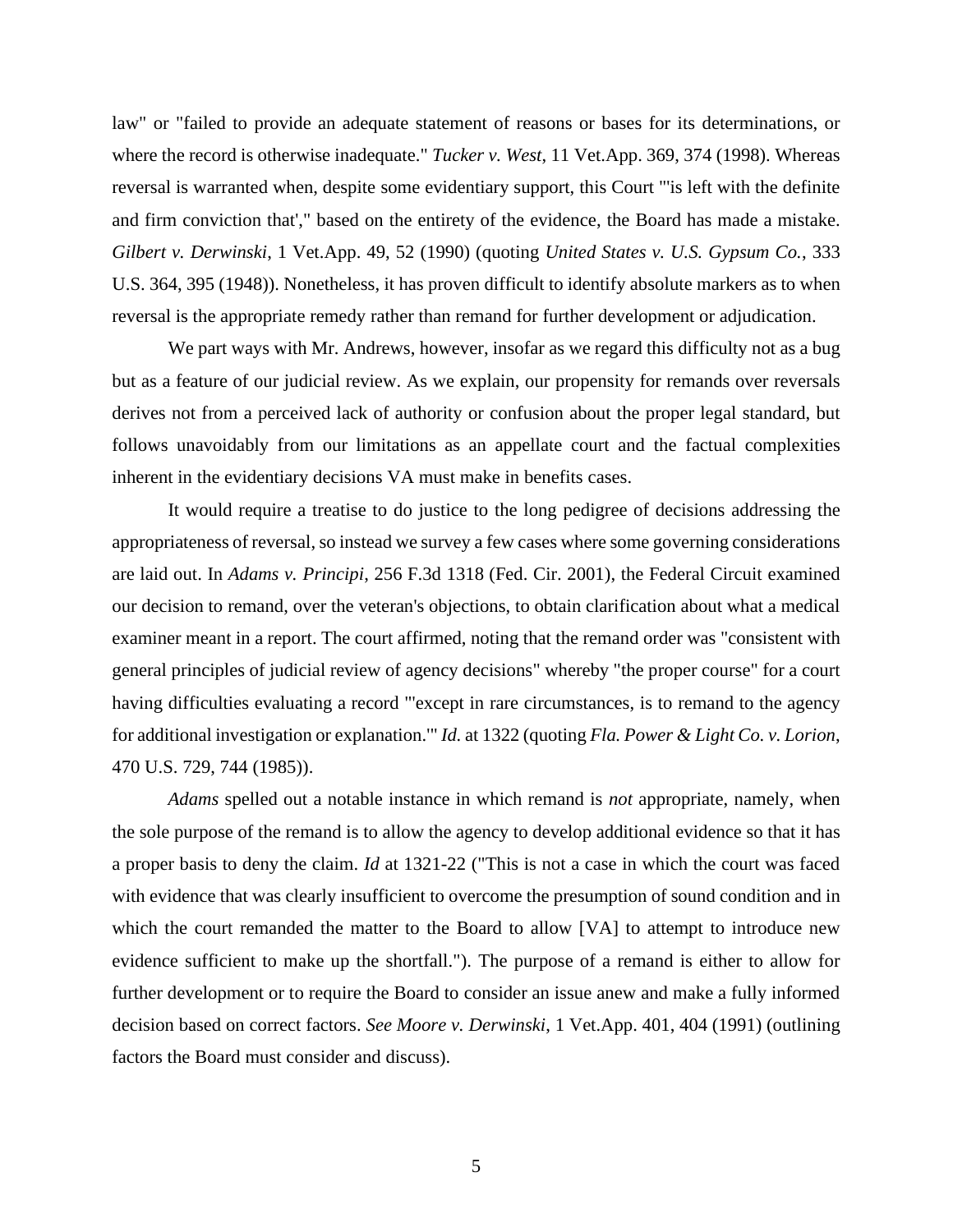A decade later, in *Byron v. Shinseki*, 670 F.3d 1202 (Fed. Cir. 2012), a veteran's widow challenged our decision to remand a case where the Board failed to make a finding about direct service connection that might have resulted in an earlier effective date. The appellant contended that the factual record was sufficiently developed to allow us to render findings in the first instance. The Federal Circuit disagreed and identified as the salient factor whether VA had rendered an initial determination on the question. The court noted that reversal, in the absence of existing findings from the agency, is not appropriate "'except in rare circumstances'." *Id.* at 1205, *quoting Gonzales v. Thomas*, 547 U.S. 183, 186 (2006). Notably, *Byron* acknowledged situations where a reviewing court may be able to engage in initial fact finding, such as where the government has conceded relevant facts or where it is required by statute to consider harmless error. *Id*. at 1206*.*  Absent "rare circumstances" such as these, however, "[w]hen there are facts that remain to be found in the first instance, a remand is the proper course." *Id*.

In *Deloach v. Shinseki*, 704 F.3d 1370 (Fed. Cir. 2013), the Federal Circuit addressed an argument and factual backdrop that most closely resembles this case. *Deloach* involved a consolidated set of appeals where veterans challenged this Court's remand orders on grounds that reversal was the appropriate remedy. Both *Deloach* cases involved the same pattern: this Court held that a medical examination was inadequate (along with the Board's reasons or bases for denying the claim) but declined to reverse because to do so would require us to analyze the probative value of the remaining medical evidence or otherwise find facts in the first instance. *Id.* at 1374-75.

The legal argument that the veterans raised in *Deloach* is notably similar to that Mr. Andrews makes here: "Reversal is mandated," that appellant contended, "when the records are viewed in their entirety and after they have been given the benefit of the doubt under § 5107." *Id*. at 1380. This was so, the veterans reasoned, because "the interplay between [this Court's] ability to reverse and veteran's entitlement to the benefit of the doubt" meant that the Court "has a duty to independently weigh the entirety of the evidence to determine whether the Board's factual findings are clearly erroneous." *Id.* The Federal Circuit noted that the presence of the phrase "or reverse" in 38 U.S.C. § 7261(a)(4) showed unequivocally that Congress invested this Court with the authority "to exercise reversal power in appropriate cases" and that we were "not legally restricted only to remand." *Id.* at 1379-80.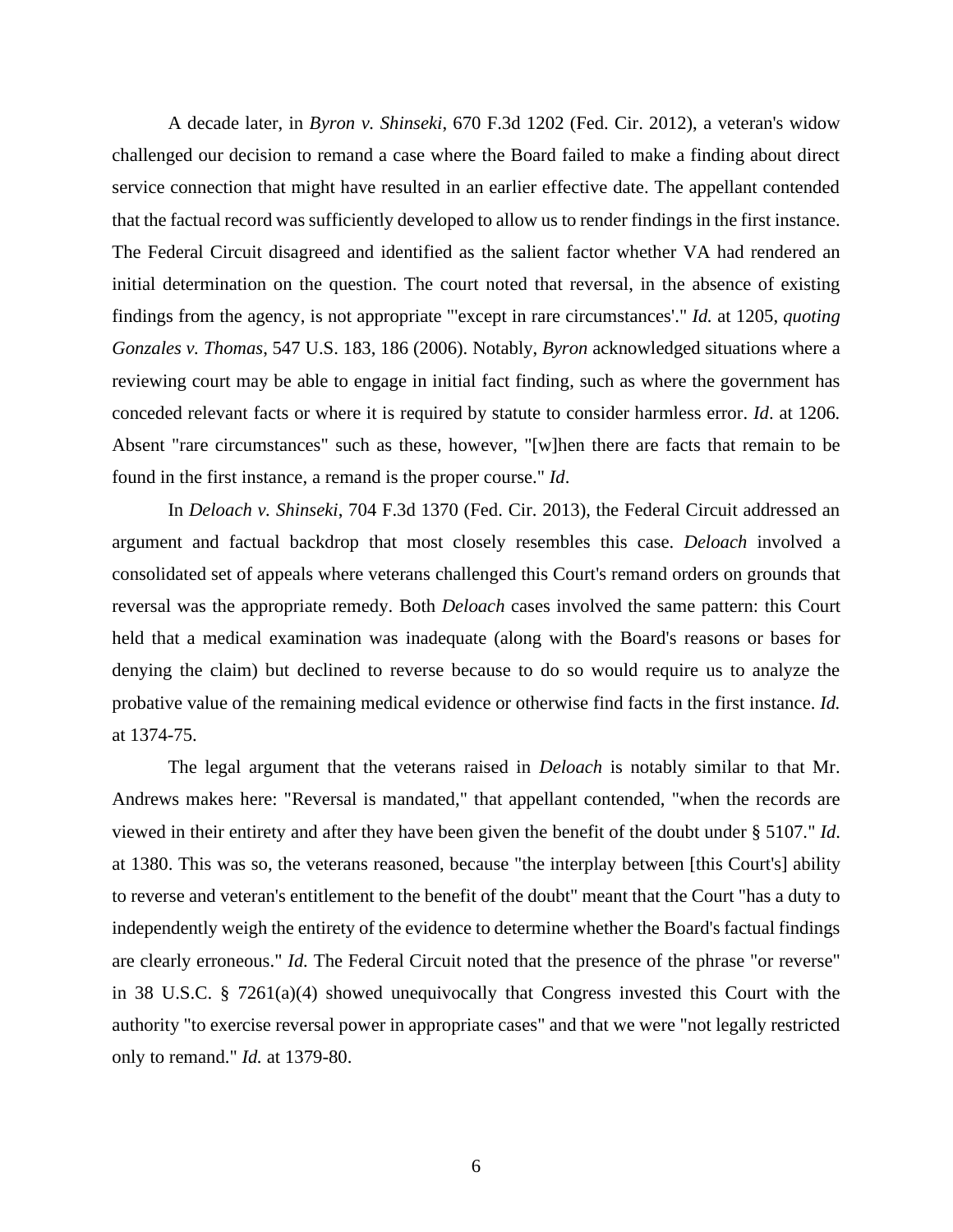As to when it was *appropriate* to reverse, *Deloach* fixed upon the central fact constraining our authority: the prohibition against finding facts in the first instance, save in circumstances directed by statute. *Id.* at 1380. Congress, through 38 U.S.C. § 7261(c), prohibited this Court from conducting de novo review of the Board's factual findings—that is, setting aside findings without identifying a clear error merely because we would have ruled differently had we been the initial fact finders. *Id*. (The Court "must *review* the Board's weighing of evidence; it may not weigh evidence itself."). Relying on the same standard that this Court adopted in *Gilbert*, the Federal Circuit reiterated that, "where the Board has performed the necessary fact-finding and explicitly weighed the evidence, the Court of Appeals for Veterans Claims should reverse when, on the entire evidence, it is left with the definite and firm conviction that a mistake has been committed." *Id.*

B.

Taken together, these cases make clear that reversal is appropriate provided that it doesn't require the Court to exceed its scope of review by engaging in improper fact finding. On a practical level, however, the line often proves blurry between judicial review—that is, reviewing, under the clearly erroneous standard, discrete findings of the Board in light of the entire factual record—and first-instance fact finding. Indeed, it proves easier to articulate the distinction than to apply it to complex factual records. We submit that there are a few reasons for this.

First, evidentiary decisions are predominantly qualitative rather than quantitative in nature and so are seldom reducible to green-eye-shade accounting formulas. *See Gilbert*, 1 Vet.App. at 57. Stated differently, evidentiary rulings are not zero-sum affairs but often involve a complex interplay between several different factors. *See Schaffer*, 546 U.S. at 56 (noting the various considerations that comprise the burden of proof). For example, a Board's finding may be set aside because it erroneously discounted someone's credibility or accorded too much significance to a particular factor vis-à-vis countervailing factors and so forms an implausible reading of the evidence. But pointing out a clear error in the Board's evidentiary assessment does not automatically establish the opposite finding, such that a statement is automatically rendered credible or contrary evidence must carry the day. A reduction on one side of the evidentiary ledger does not necessarily credit a gain for the other. *See, e.g.*, *Garland v. Ming Dai*, 141 S. Ct. 1669, 1681 (2021) (noting that testimony on a key fact may be deemed credible yet still found to be "outweighed by other evidence and thus unpersuasive or insufficient to" meet the burden of proof).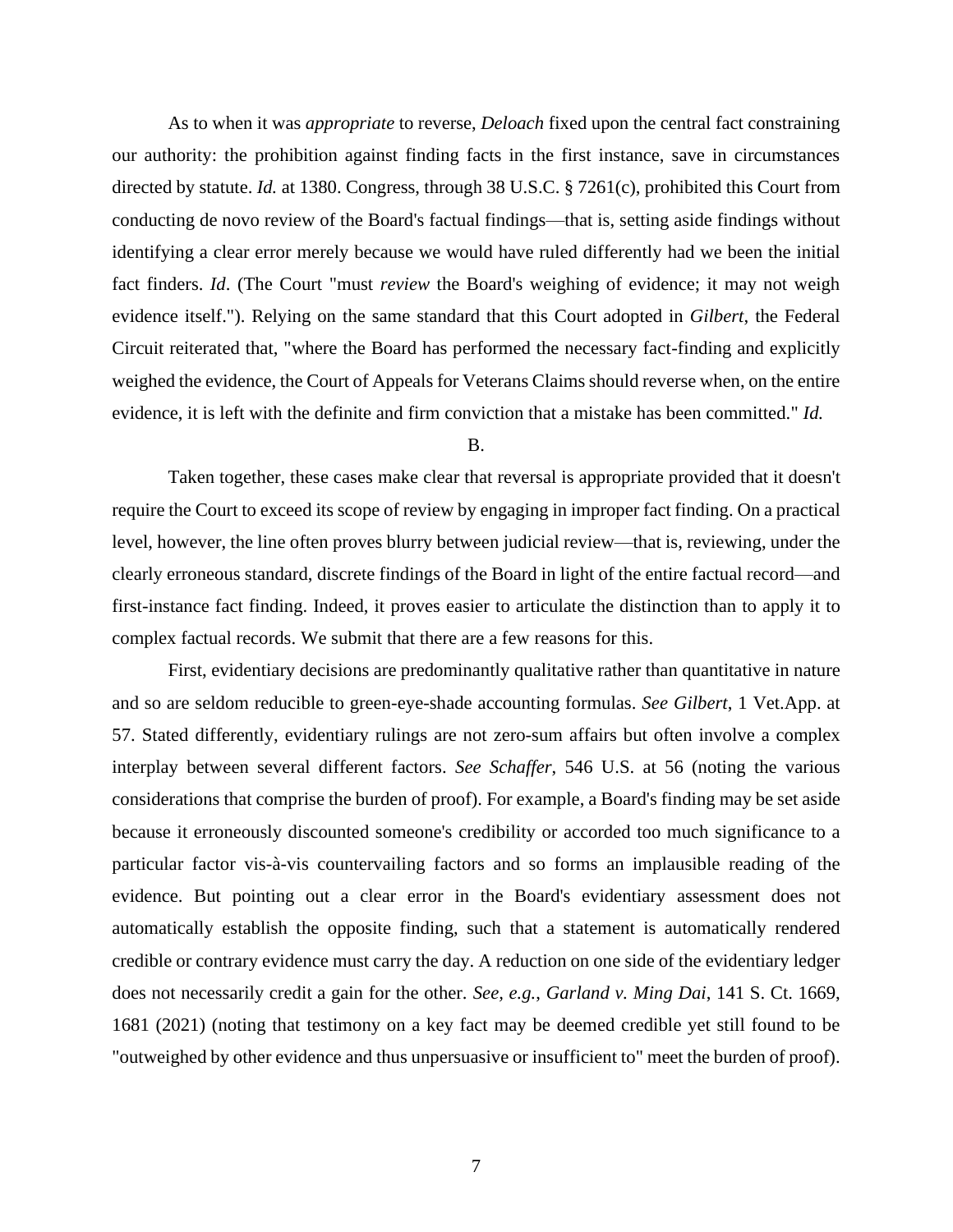The probative value of evidence is highly contextual and it's often difficult to assess how a particular error impacts the overall evidentiary picture. For this reason, the usual remedy is to require the Board to readjudicate the issue anew without the taint of the error. *See, e.g.*, *Stevens v. Principi*, 289 F.3d 814, 817-18 (Fed. Cir. 2002) ("When an agency has employed the wrong legal standard in evaluating evidence in the case, the appropriate remedy is normally for the reviewing court to remand the case to the agency for the agency to reassess the evidence under the correct factual standard.").

Second, even if our statutory authority to reverse factual findings were absolute, that would not solve the problem concerning what law we would consider in determining whether Mr. Andrews satisfied the relevant factors for awarding service connection for hepatitis C. Although sections 5107 and 7261 establish respectively the veteran's burden of proof and our scope of review, they provide no insight about what factors might prove relevant in a specific claim. By contrast, 38 U.S.C. § 501(a)(1) authorizes the Secretary, and not this Court, to prescribe regulations "with respect to the nature and extent of proof and evidence and the method of taking and furnishing them in order to establish the right to benefits under such laws."

In short, our ability to evaluate evidence can be complicated when there isn't a statute or regulation spelling out precise criteria or relevant factors that bear on a given question. Often the relevant adjudicatory standard is set out in an agency manual such as the M21-1, whose provisions are mandatory for adjudicators at VA regional offices, but whose relationship with the Board and this Court is less than straightforward.

On the one hand, the M21-1 is not binding on either the Board or this Court; we thus held in *Overton v. Wilkie*, 30 Vet.App. 257, 263 (2018) that "to support its decision the Board can't simply cite an M21-1 provision without further analysis" but must provide some reasoning as to why it relied on the provision. Thus, the M21-1 falls somewhere short of a substantive provision that directs an outcome on its own force. On the other hand, recent precedential decisions have emphasized the central role the M21-1 plays in the adjudicating cases. In *Healev v. McDonough*, 33 Vet.App. 312, 320 (2021) we noted that the M21-1 constitutes a "relevant factor" and so the Board can't ignore it in its analysis of the adjudication but must provide reasoning for declining to follow the provision. Still further, the Federal Circuit recently held that at least some M21-1 provisions are subject to review under 38 U.S.C. § 502, which is how substantive rules are evaluated under the Administrative Procedure Act (APA). *National Organization of Veterans'*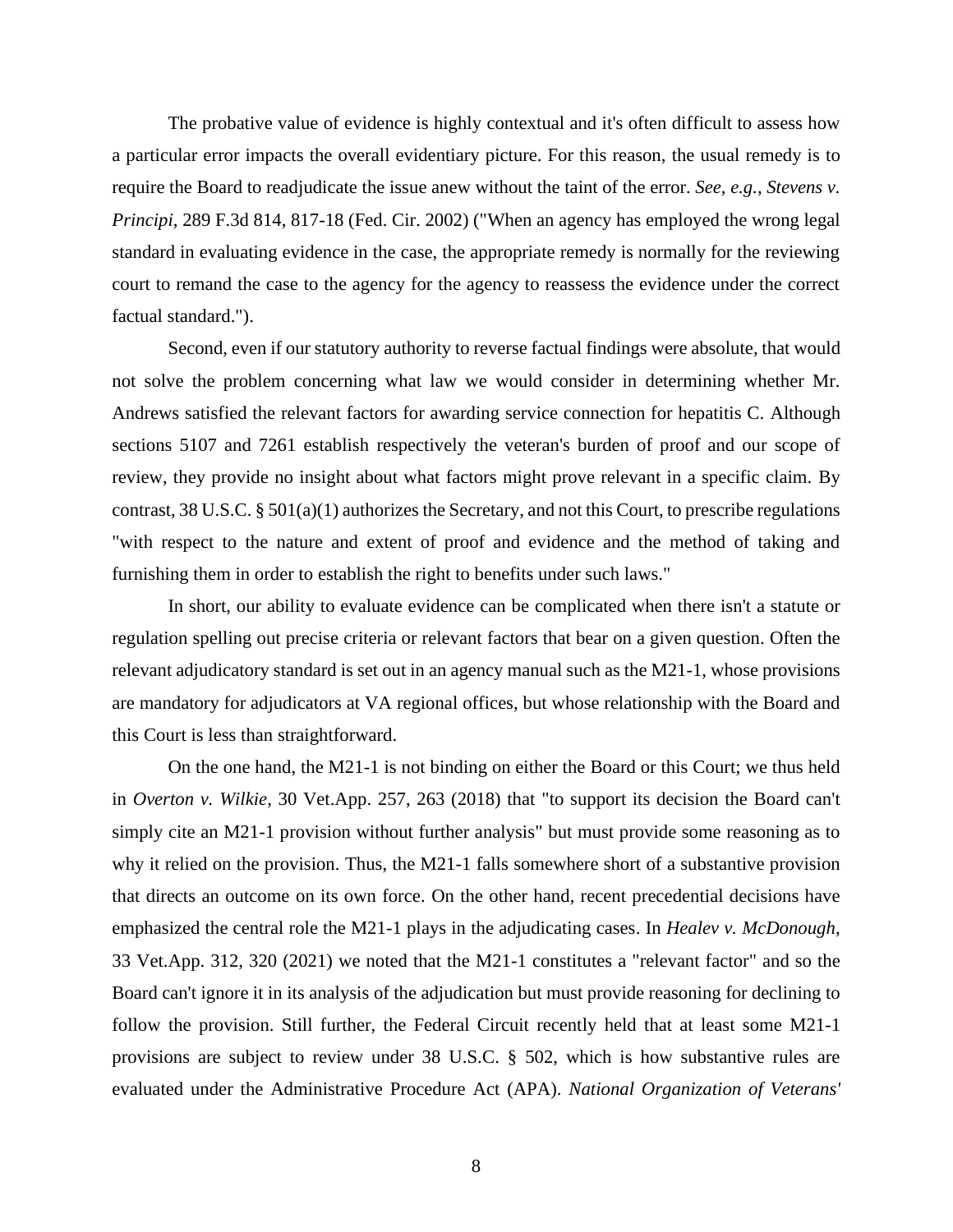*Advocates, Inc. v. Sec. Veterans Affairs*, 981 F.3d 1360, 1377-78 (Fed. Cir. 2020) (en banc); *see* 5 U.S.C. §§ 552, 553 (APA).

The M21-1 thus serves a central role in veterans law even as it's complicated to pin down its exact relationship to the Board or this Court. As cases like *Overton* and *Healey* demonstrate, the significance ascribed to the M21-1 in an individual appeal often turns on the context of the case and the nature of Board's analysis and treatment of the provision—that is, whether and to what extent it relied on or departed from the provision and the rationale behind such decision.<sup>1</sup>

What this means is that it is less than clear the extent to which this Court can involve the M21-1 in *our* scope of review by directing our judgment as to whether the veteran met the burden of proof based solely on factors spelled out in the M21-1. Evidence is probative to the degree that it addresses factors specific to the adjudication. But without a clear target (or authorization from Congress to establish our own criteria), it's difficult to assess whether or to what degree evidence hits the mark.

## C.

All that said, every case turns on its specifics. This case is fundamentally about the appropriateness of the remedy in light of the evidence of record produced by the development to date. The general discussion above about the scope of our review in relation to the M21-1 was necessary to resolve the broader arguments advanced by Mr. Andrews. As noted, the role the M21-1 plays in an appeal to this Court often turns on the Board's treatment of it in a particular case. Here, the Board in its 2017 remand order incorporated the M21-1 provision relevant to hepatitis C into the development of the claim and applied its substantive provisions regarding risk factors in its 2018 decision. The Secretary—having conceded that both pre- and postremand VA medical opinions have been inadequate until this point—urges us to remand for yet another one. As explained below, we conclude that reversal is appropriate.

The relevant M21-1 provision recognizes various risk factors for hepatitis C, such as blood transfusions, tattoos or body piercings, puncture with non-sterile needles, high-risk sexual activity, and air gun injections (though this last factor comes with caveats). M21-1, Pt. III, sbpt. iv, ch. 4, sec. H.2.e. The manual also instructs: "Resolve reasonable doubt . . . in favor of the Veteran when

 $1$  To be clear, given our disposition of this appeal, we have no call to consider precisely how—if at all—the Federal Circuit's recent en banc decision in *NOVA* affects whether an M21-1 provision binds the Board in the absence of the Board itself adopting such a provision as the rule of decision in a given appeal.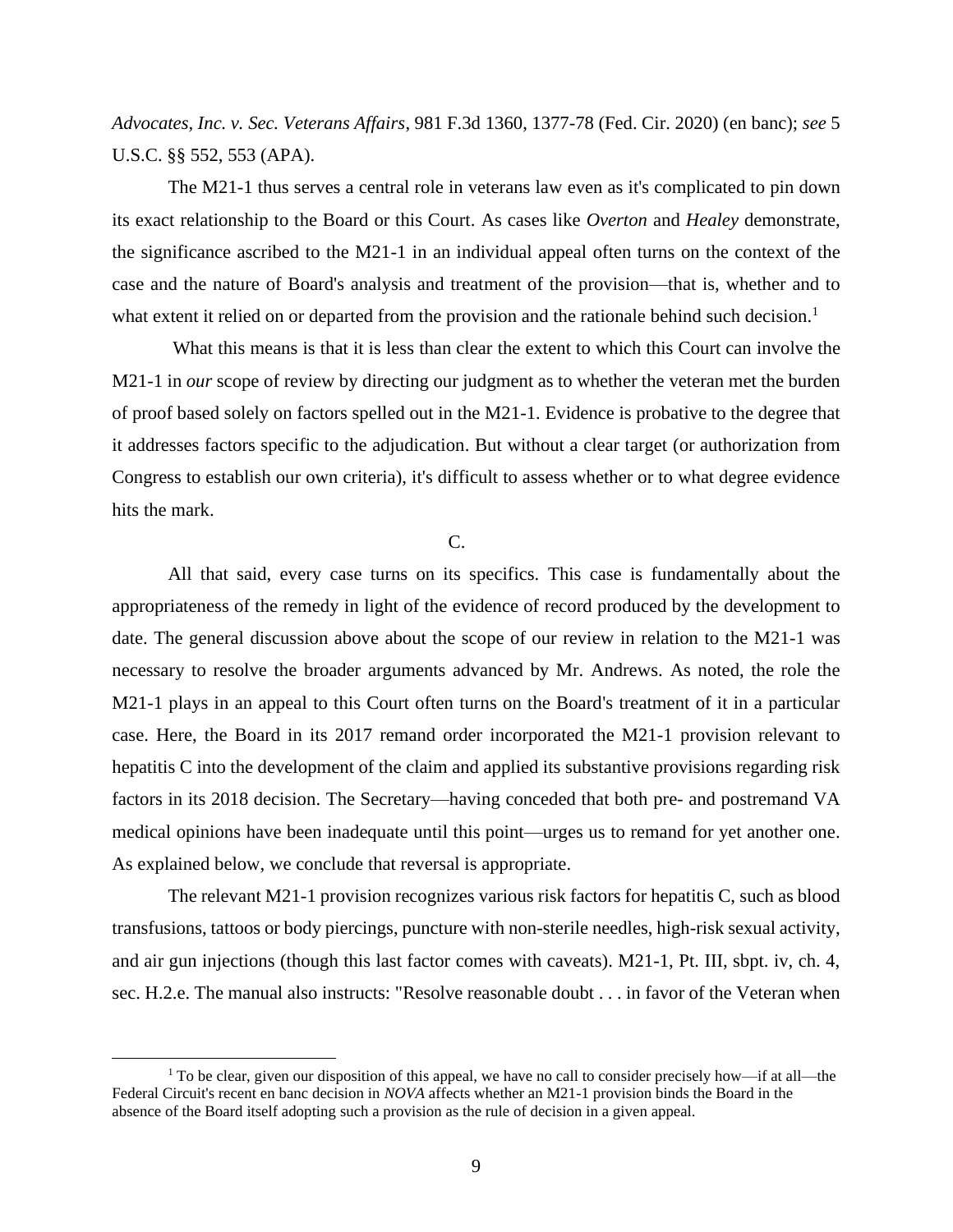the evidence favoring risk factor(s) in service is equal to the evidence favoring risk factor(s) before or after service." *Id.*

Even though we likely could not independently turn to the M21-1 to inform our decision of whether the Board erred in determining that Mr. Andrews hasn't met his burden of proof, doing so is appropriate here because the Board's 2017 remand order and 2018 decision adopted the M21-1's guidance on adjudicating service connection for hepatitis C in this case.

The Federal Circuit ruled in *Hudick v. Wilkie*, 755 F. App'x 998, 1006–07 (Fed. Cir. 2018) that, once the Board cited the M21-1 in a remand order and so invited the veteran to submit evidence reflecting compliance with its provisions, it effectively incorporated that provision and couldn't later ignore it when adjudicating a claim. Although unpublished and therefore not binding as precedent, *Hudick* nonetheless bears critical insight: The Board's citation to a manual provision amounts to a tacit recognition that the provision constitutes authority in the case. As in *Hudick*, the Board here also cited to specific provisions from the M21-1 and directed the regional office to obtain a new etiology opinion and to identify high risk sexual activity as a risk factor for hepatitis C. By specifically incorporating the relevant M21-1 provision into the remand order, the Board rendered this authority binding on the regional office in terms of how it developed the claim and how the Board would readjudicate it if the matter returned there. As *Hudick* put it: "It cannot be that the VA may tell a veteran how to establish a service connection for his [condition] only to move the goalposts once he has done so. This kind of goalpost-moving does not reflect an optimal mode of administrative decisionmaking." 755 F. App'x at 1007 (quotation marks omitted). Because the Board "did not identify or analyze any evidence that cut against" Mr. Hudick's statements, and because the M21-1 provision required only that he provide "*credible* evidence" of in-service exposure to justify the grant of service connection, the Federal Circuit concluded that the claim had to be granted "under the proper adjudicatory framework based on facts already found by the Board." *Id.* at 1008-09.

We find the Federal Circuit's reasoning persuasive in the circumstances of this case and thus review the Board's assessment of the evidence with respect to the claim in light of the relevant M21-1 provision. The Board adopted the M21-1's substantive recognition of specific risk factors in the development of hepatitis C. Next, it was cognizant of the veteran's assertion that he experienced no risk factors outside of service. Because it didn't in any way impugn this assertion, we take the Board to have accepted it as credible. *See Miller v. Wilkie*, 32 Vet.App. 249, 261 (2020)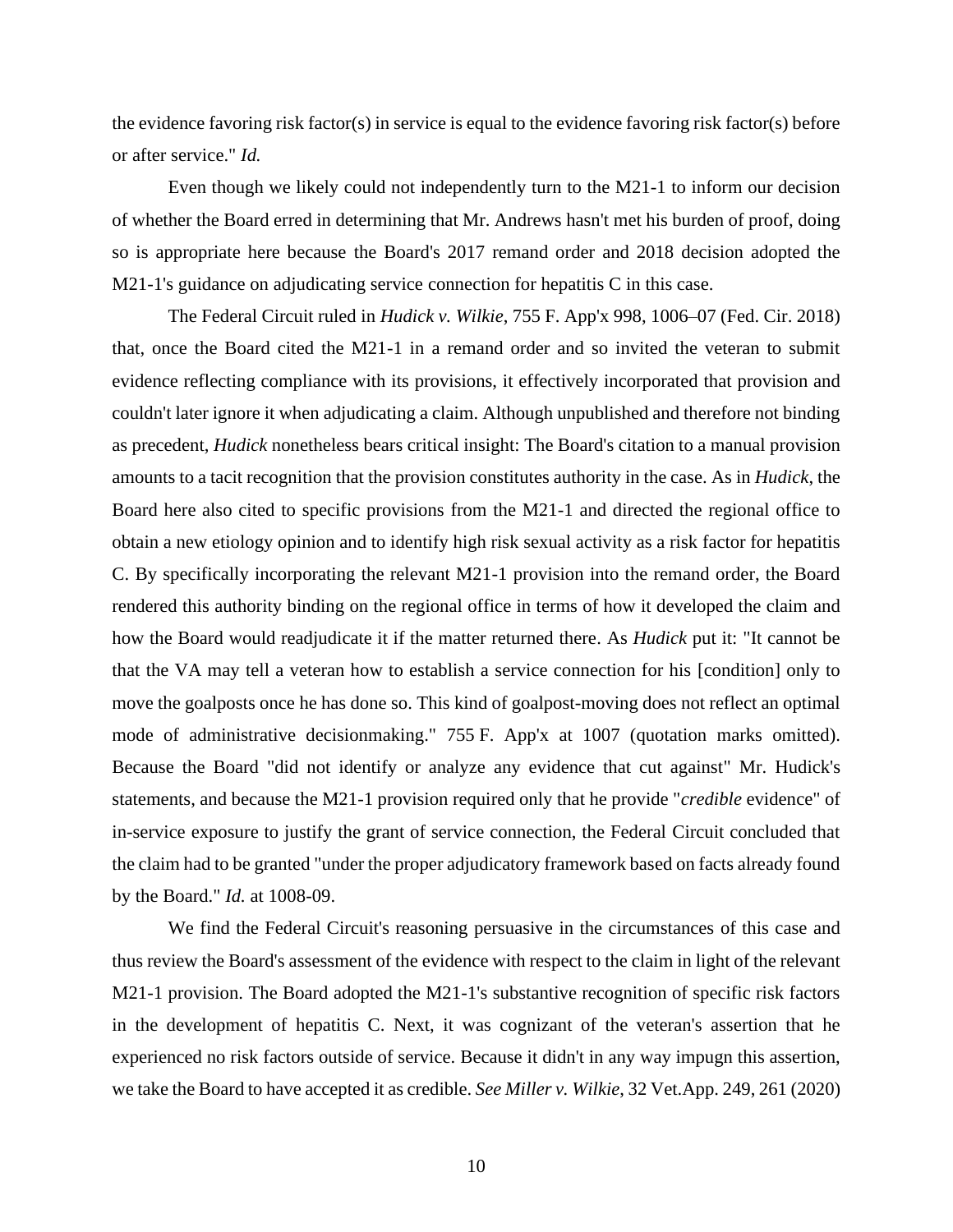("When the Board has made its decision without finding that the veteran is not competent to report symptoms and nothing suggests that the Board failed to review the evidence at issue, we may reasonably conclude that it implicitly found the veteran credible."). As for in-service risk factors, the Board did not dispute their occurrence; it merely discounted the likelihood that the veteran's hepatitis C originated from some of them. But the medical evidence the Board relied on to do so has been conceded as inadequate, since the opinions either failed to understand the theory of service connection at issue or rejected—contrary to VA policy—the possibility that certain risk factors could lead to hepatitis C. Put simply, no matter how diminished the Board thought the likelihood that Mr. Andrews's in-service risk factors caused his hepatitis C, this must be weighed against the absence of extra-service risk factors.

At the very least, in this case "the evidence favoring risk factor(s) in service is equal to the evidence favoring risk factor(s) before or after service," requiring resolution of reasonable doubt in the veteran's favor. M21-1, Pt. III, sbpt. iv, ch. 4, sec. H.2.e. Reasonable doubt exists when there is "an approximate balance of positive and negative evidence which does not satisfactorily prove or disprove the claim. It is a substantial doubt and one within the range of probability as distinguished from pure speculation or remote possibility." 38 C.F.R. § 3.102 (2020). To the extent that the Board found the risk factor evidence in favor of the claim didn't meet this standard, this finding was clearly erroneous.<sup>2</sup>

Nor, based on this record, can we see any point in remanding for additional development on the question of nexus. VA must "make reasonable efforts to assist a claimant in obtaining evidence necessary to substantiate" a claim for benefits.  $38 \text{ U.S.C.}$  §  $5103\text{A(a)}(1)$ . As to how much discovery is necessary, 38 C.F.R. § 3.304(c) requires the Secretary to develop evidence in connection to claims for service connection "when deemed necessary," but that such development "should not be undertaken when evidence present is sufficient for this determination." We have construed the "when deemed necessary" language as providing the Secretary with a measure of discretion to determine how much development is necessary based on the particular facts of a case. *Shoffner v. Principi*, 16 Vet.App. 208, 213 (2002).

<sup>&</sup>lt;sup>2</sup> We pause to note that we have not independently determined how the M21-1 provision at issue should be applied. Rather, we utilize the approach the Board and the regional office employed in which the presence of the listed risk factors in service is compared to those present pre- and postservice. There may be more to how the M21-1 provision should properly be administered. What we do today is simply utilize the view of the M21-1 provision the Board adopted for the adjudication of this appellant's claim.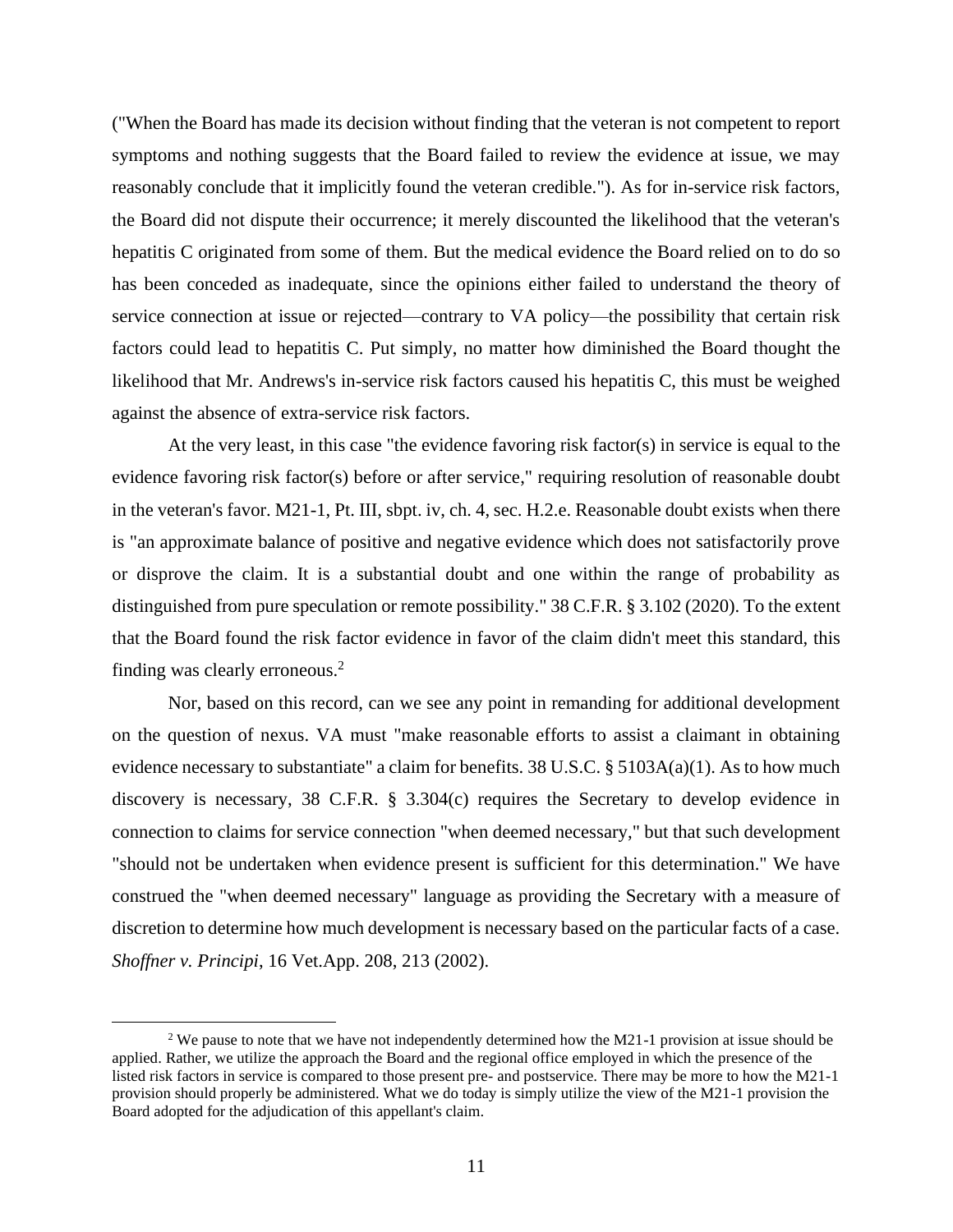We're mindful of the Federal Circuit's reasoning in *Adams*: Remand is inappropriate where the predominant purpose is not to allow the Board to make a fully informed decision unencumbered by error but to allow VA to obtain more evidence so that it can properly deny the claim. *See Adams*, 256 F.3d at 1321-22. For a reviewing court, the key factor is not the weight of the evidence already of record but whether the remand serves a purpose beyond allowing VA to obtain evidence to deny a claim.

Here, there has already been substantial development during the pendency of the claim addressing the various risk factors to which Mr. Andrews was exposed: VA obtained two medical examinations and the veteran submitted numerous private treatment records and lay statements. Yet despite all this development, VA has not suggested, much less identified, the existence of preor postservice risk factors necessary to deny service connection under the standard outlined in the M21-1. Even if another examiner once more discredits the notion that Mr. Andrews's in-service risk factors led to his hepatitis C, that still puts the likelihood of an in-service etiology at least on par with the likelihood of an extra-service etiology. In short, it's not clear what remedial value would lie in requiring VA to obtain a new examination, since that examiner would have no warrant to reject the fact that no non-service risk factors exist. Regardless of the relative probative value of the evidence supporting Mr. Andrews in-service risk factors, this much is clear: it at least matches the *zero* evidence suggestive of pre- or postservice risk factors.

Which brings us to the final point: Whatever the quality of the evidence surrounding the risk factors, it's at least sufficient to allow VA to discern whether service connection is warranted. It's been nine years since VA began assisting Mr. Andrews to develop his case. Despite formally recognizing the M21-1 risk factors, the Board relied on a medical examination that was not only inadequate for failing to address the in-service risk factors but failed to identify any viable nonservice-related etiology for the veteran's condition.

Based on the circumstances of this case—the adoption of the M21-1 standard, the conceded presence of in-service risk factors, the absence of any non-service risk factors, and the lack of any reasonable basis to believe that additional development could alter the approximate balance of evidence—the Court reverses and orders VA to award service connection to Mr. Andrews for hepatitis C.